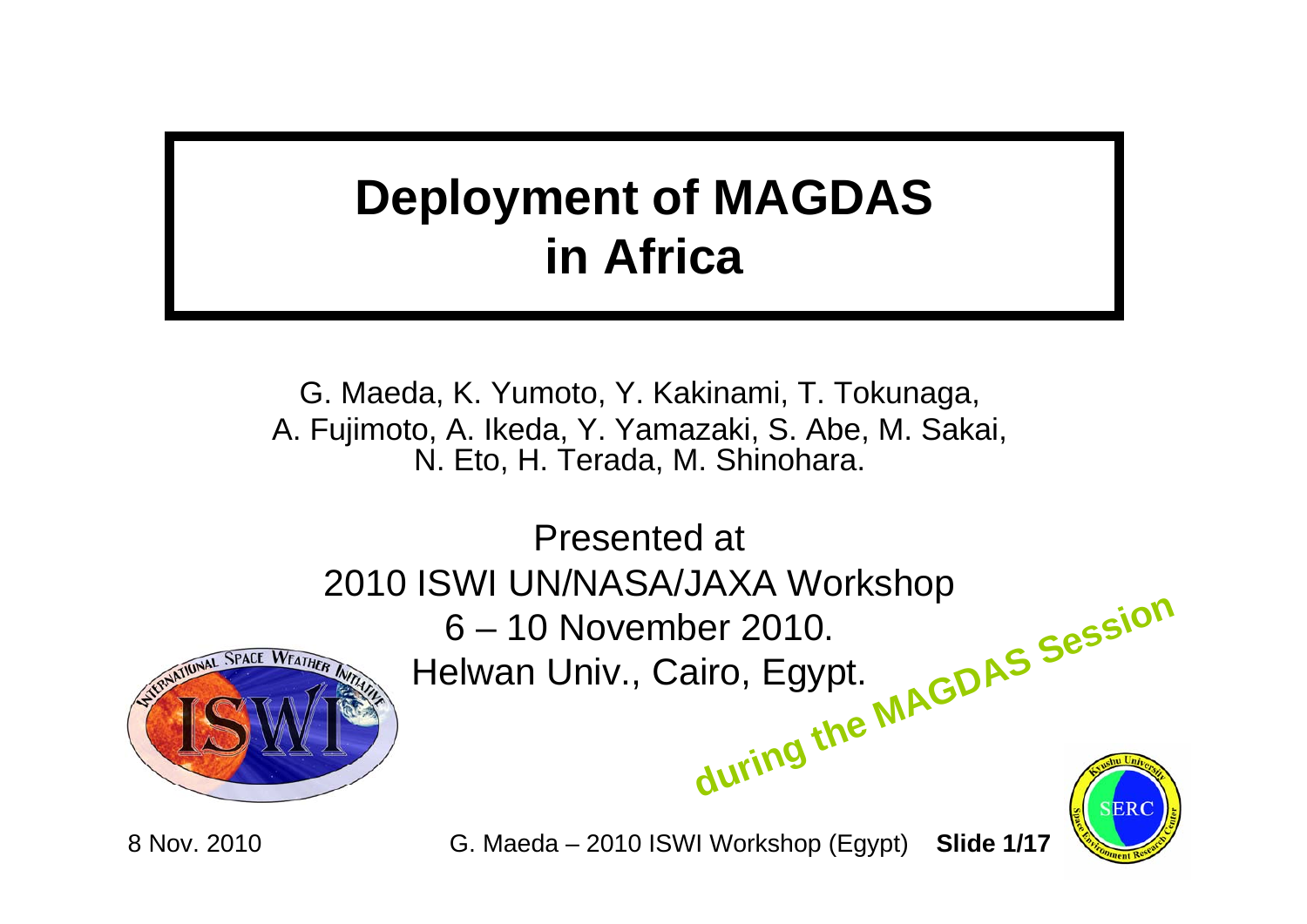## **Topics covered in this talk**

- 1. Motivation for MAGDAS in Africa.
- 2. History of MAGDAS in Africa.
- 3. Summer of 2010: Major Upgrade of MAGDAS Network in Africa
- 4. Summary of the Horizontal Chain and Vertical Chain.
- 5. Ambient Noise: Best Six Stations
- 6. Internet situation of the African stations.
- 7. Please check your Real Time Data Plot *every day* if possible!
- 8. Lightning damage.

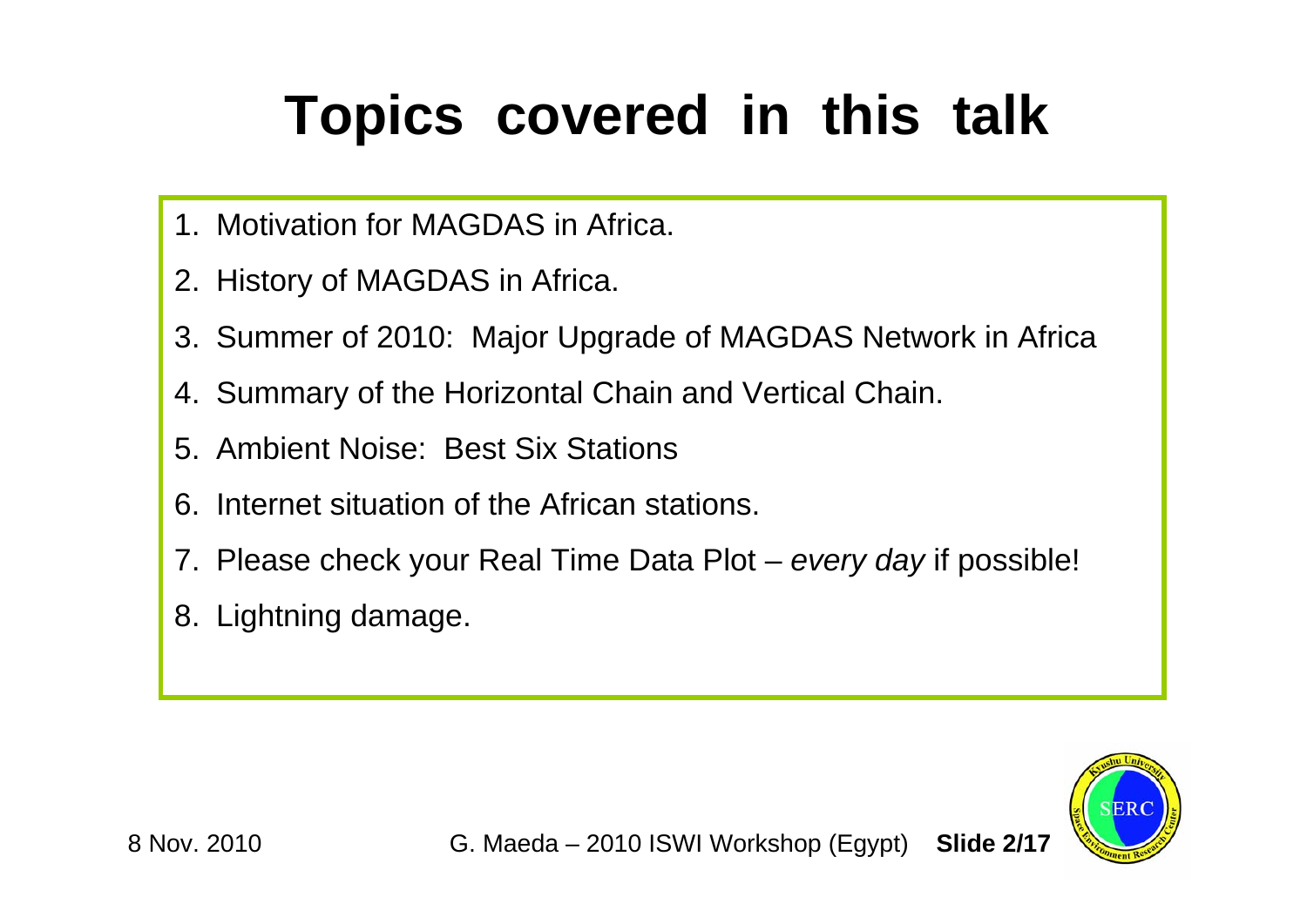## **Motivation for MAGDAS in Africa**



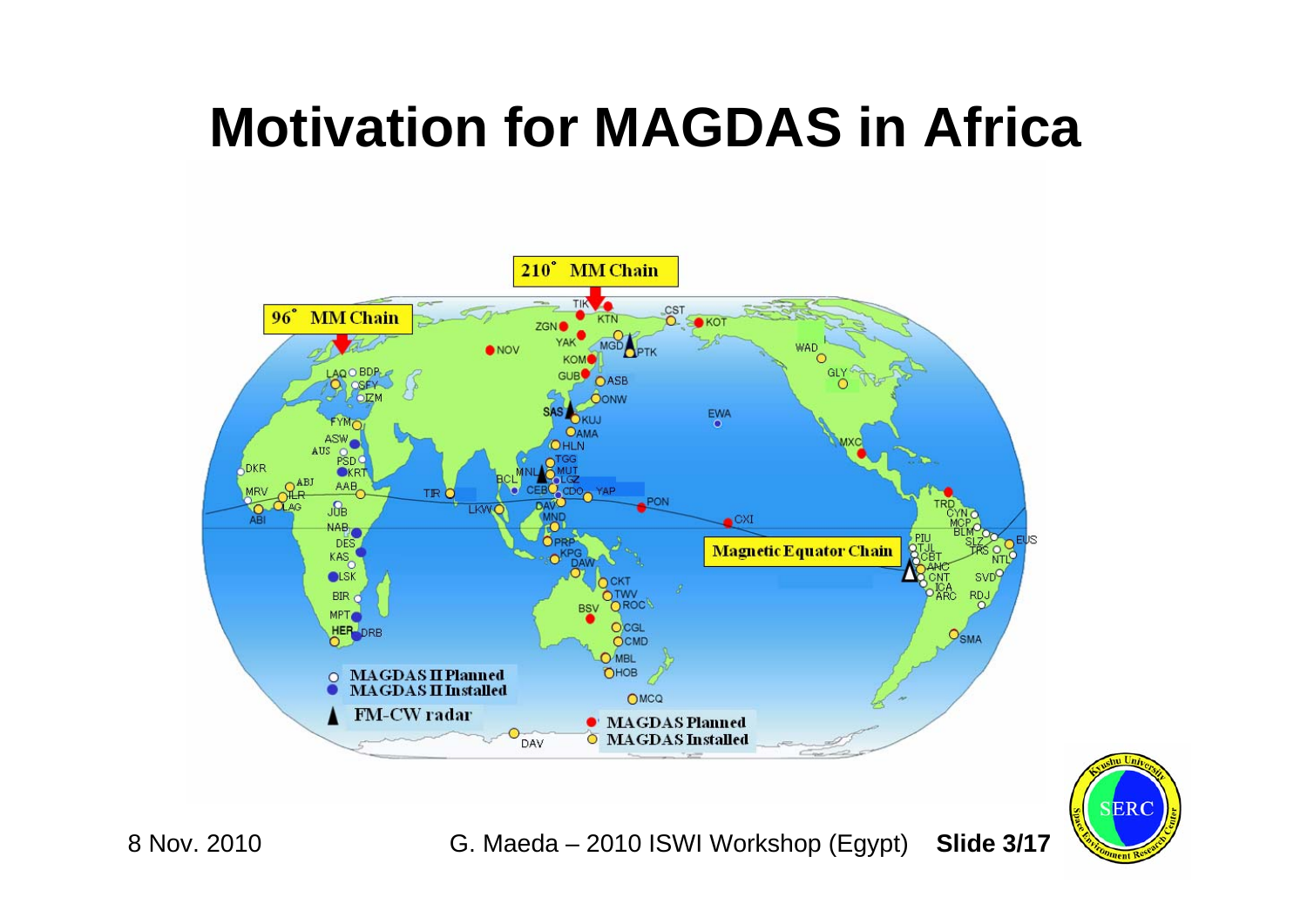

### **History of MAGDAS in Africa**

**Phase 1 (Summer 2006) Three MAG-1 installed along Dip Equator.**

**Phase 2 (Summer 2008) Six MAG-II installedalong 96 Deg. MM**.

**Phase 3 (Summer 2010) Major upgrade of existing stations.**

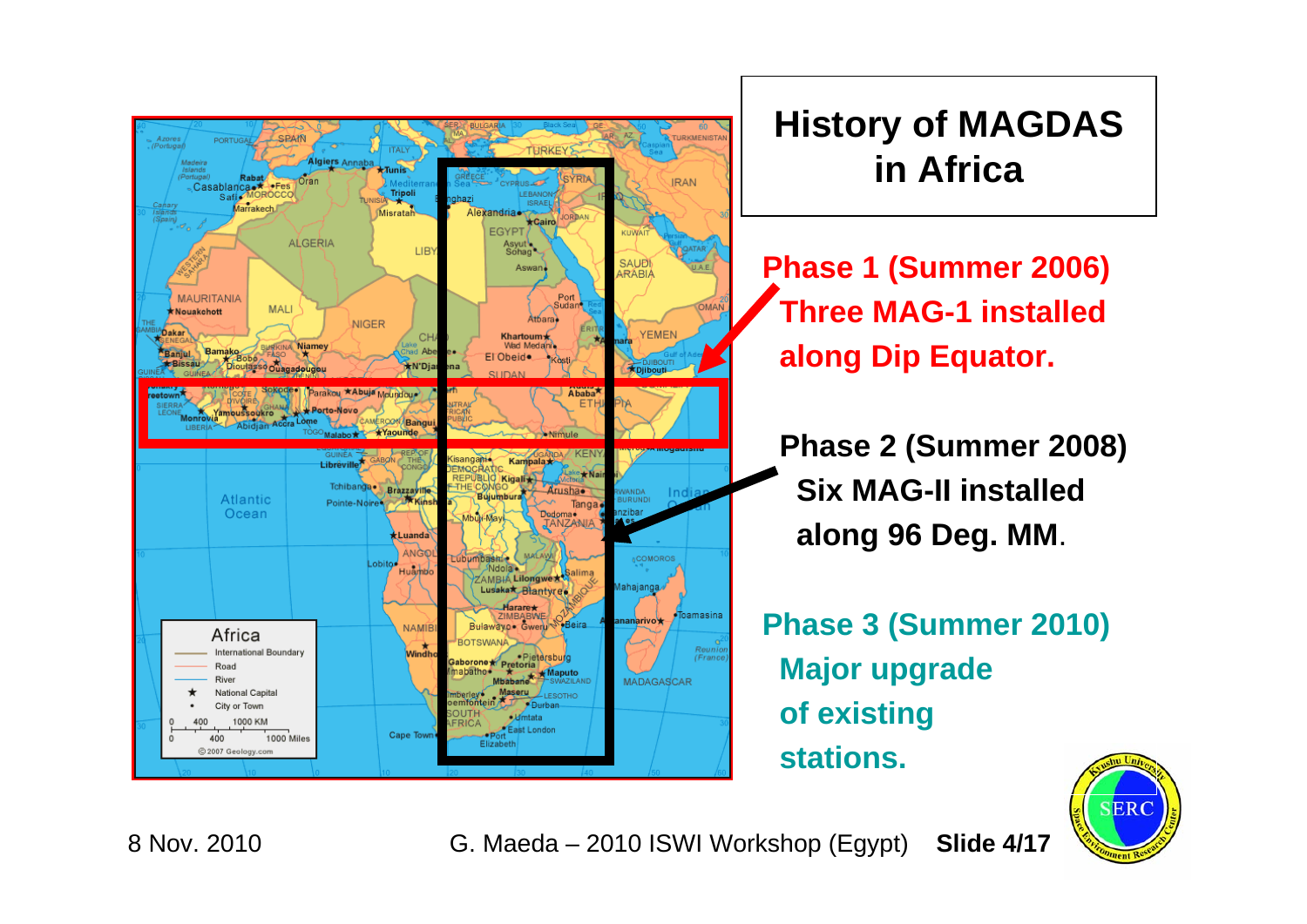### **Phase 1 – Year 2006 – Dip Equator Installations**

**Abidjan (ABJ) Ilorin (ILR) Addis Ababa (AAB)**



**Cote 'Ivoire**





**Nigeria Ethiopia**



8 Nov. 2010 G. Maeda – 2010 ISWI Workshop (Egypt) **Slide 5/17**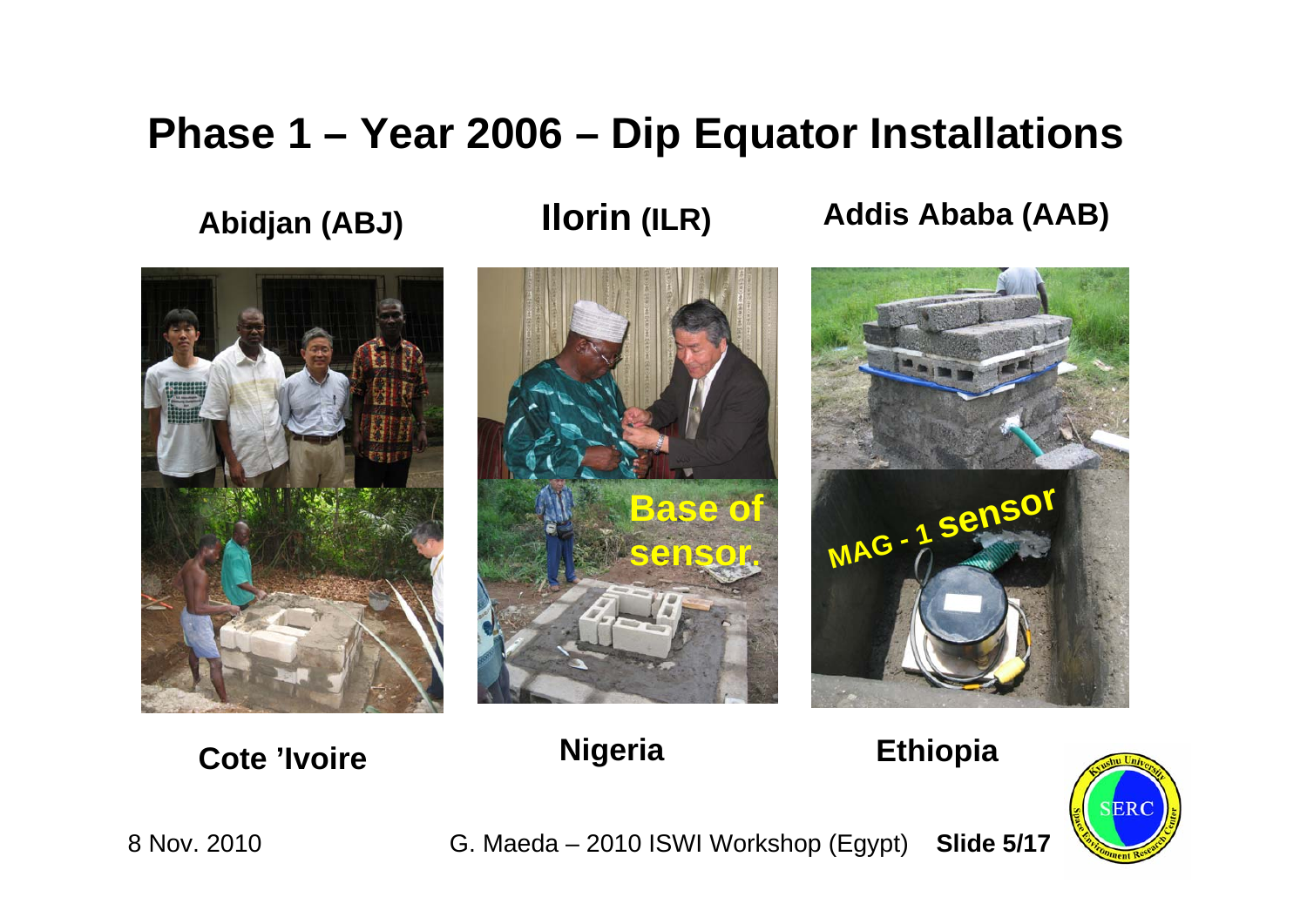### **Phase 2 – Year 2008 – 96 Deg MM (A Team)**

**Dar Es Salaam**

**(DES) Khartoum (KRT) Nairobi (NAB)**



**Tanzania Kenya Sudan**



8 Nov. 2010 G. Maeda – 2010 ISWI Workshop (Egypt) **Slide 6/17**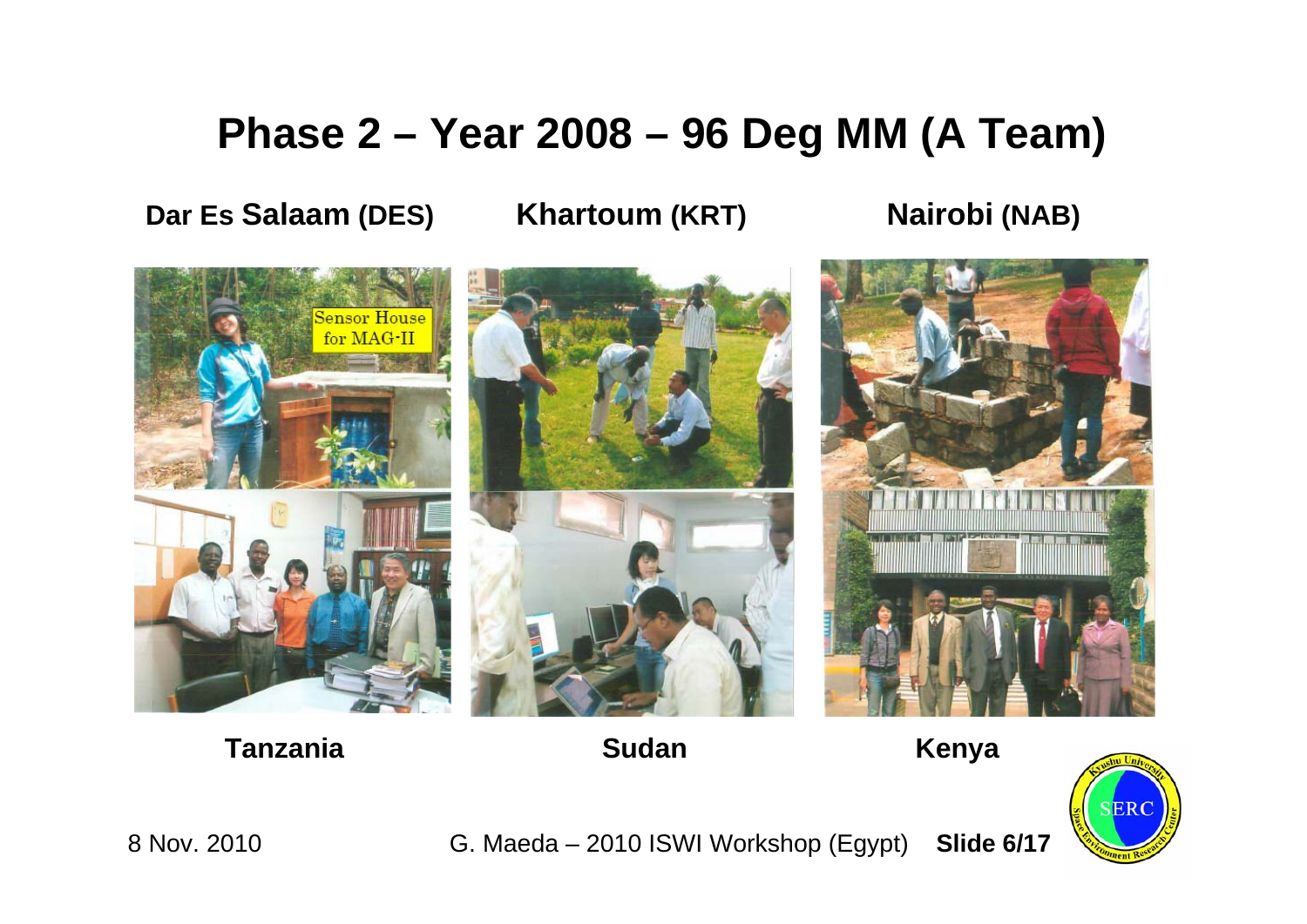### **Phase 2 – Year 2008 – 96 Deg MM (B Team)**

**Lusaka (LSK)**

**Durban (DRB)**

**Maputo (MPT)**





8 Nov. 2010 G. Maeda – 2010 ISWI Workshop (Egypt) **Slide 7/17**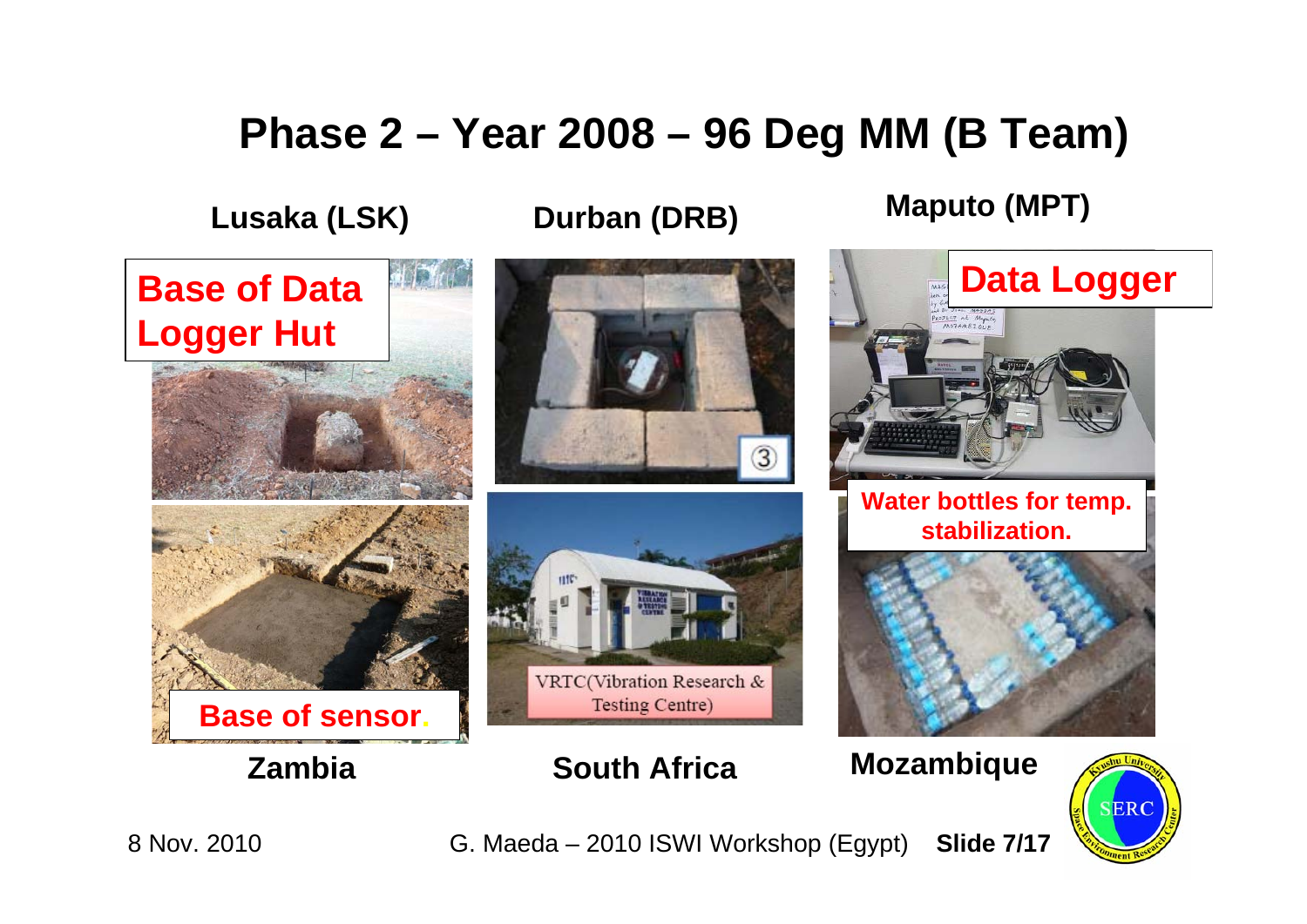### **Phase 3 – Year 2010 – Upgrade of Stations in Africa**

**A u g u s t**

#### **Equatorial Team**

- **- G. Maeda**
- **- M. Sakai**
- **- N. Etoh**

**ABJ (Abidjan)**

MAG-1 to MAG-9

**LAG (Lagos)**

MAG-II to MAG-9

**ABU (Abuja)**

MAG-9 (new)

**AAB (Addis Ababa)**

MAG-1 to MAG-9

**A Team** 

- **- Prof. K. Yumoto**
- **- Y. Yamazaki**
- **- Y. Fujita**

**DES (Dar Es Salaam)**

Upgrade of MAG-II

**NAB (Nairobi)**

Upgrade of MAG-II

**KRT (Khartoum)**

Upgrade of MAG-II

#### **B Team**

- **- G. Maeda**
- **- A. Ikeda**
- **- K. Matsuyama**

**DRB (Durban)**

Upgrade of MAG-II

**MPT (Maputo)**

Upgrade of MAG-II

**LSK (Lusaka)**

MAG-II to MAG-9

← **S e p t e m b e r**  →



8 Nov. 2010 G. Maeda – 2010 ISWI Workshop (Egypt) **Slide 8/17**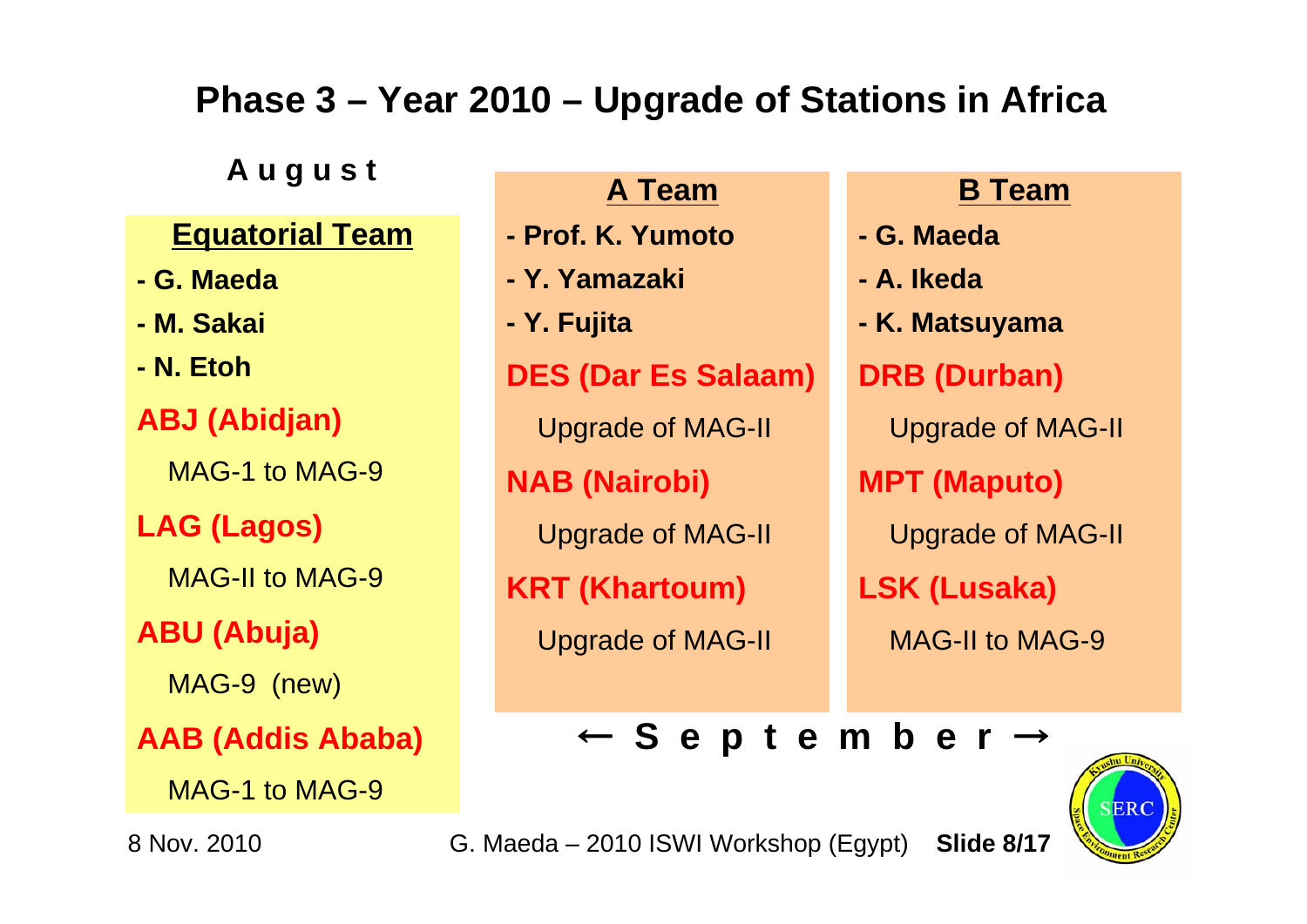#### **Summary of MAGDAS Equatorial Stations in Africa**

#### **FROM WEST TO EAST**

| <b>Station</b><br>Code | Country          | Year<br><b>of</b><br><b>Installation</b> | $MAG-$<br><b>DAS</b><br>type | Institute                                                                        | Person of<br><b>Highest</b><br><b>Authority</b> |
|------------------------|------------------|------------------------------------------|------------------------------|----------------------------------------------------------------------------------|-------------------------------------------------|
| <b>ABJ</b>             | Cote<br>D'Ivoire | 2006                                     | $MAG-9$                      | University de Cocody                                                             | Dr Vafi                                         |
| <b>LAG</b>             | Nigeria          | 2008                                     | $MAG-9$                      | Redeemer's University (RUN)                                                      | Prof. Kolawole                                  |
| <b>ILR</b>             | Nigeria          | 2006                                     | $MAG-9$                      | University of Ilorin                                                             | Dr Adimula                                      |
| <b>ABU</b>             | Nigeria          | 2010                                     | $MAG-9$                      | National Space Research and Dev. Agency<br>(NASRDA, the space agency of Nigeria) | Dr Rabiu                                        |
| <b>AAB</b>             | Ethiopia         | 2006                                     | $MAG-9$                      | <b>Addis Ababa University</b>                                                    | Dr Gizaw                                        |

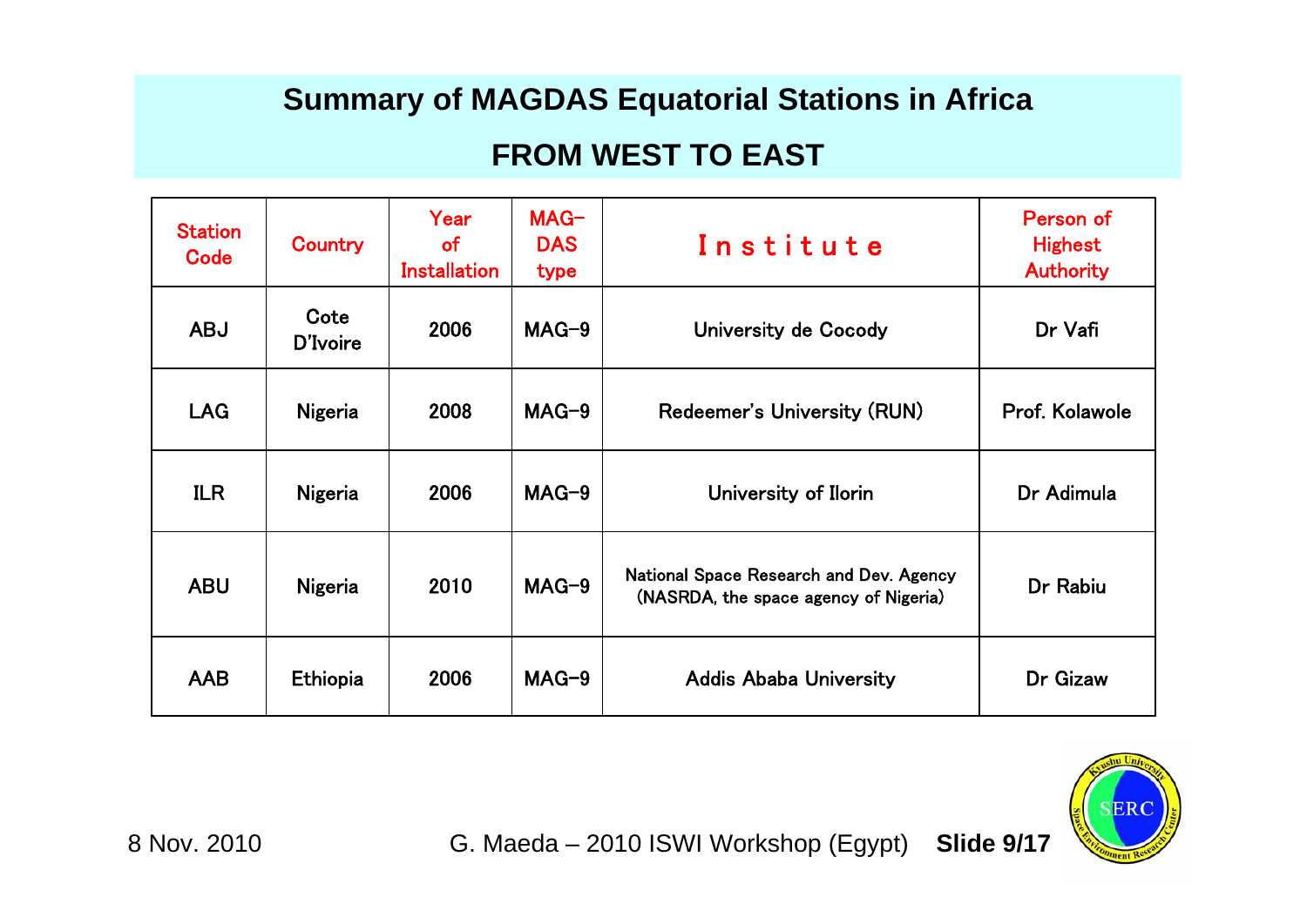### **Summary of MAGDAS Stations in Africa along 96 Deg MM FROM NORTH TO SOUTH**

| <b>Station</b><br>Code | Country      | Year<br>of<br><b>Installation</b> | $MAG-$<br><b>DAS</b><br>type | Institute                                                   | <b>Person of Highest</b><br><b>Authority</b> |
|------------------------|--------------|-----------------------------------|------------------------------|-------------------------------------------------------------|----------------------------------------------|
| <b>FYM</b>             | Egypt        | 2008                              | $MAG-1$                      | <b>Fayoum University</b>                                    | Dr Mahrous (Helwan Univ.)                    |
| <b>ASW</b>             | Egypt        | 2008                              | MAG-II                       | South Valley University.                                    | Dr Mahrous (Helwan Univ.)                    |
| <b>KRT</b>             | Sudan        | 2008                              | $MAG-II$                     | <b>Sudan University of Science</b><br>and Technology (SUST) | Prof. Badi                                   |
| <b>NAB</b>             | Kenya        | 2008                              | $MAG-II$                     | University of Nairobi                                       | Dr Baki                                      |
| <b>DES</b>             | Tanzania     | 2008                              | $MAG-II$                     | Univ. of Dar es Salaam                                      | Prof. Magingo                                |
| <b>LSK</b>             | Zambia       | 2008                              | $MAG-9$                      | University of Zambia                                        | Dr Mweene                                    |
| <b>MPT</b>             | Mozambique   | 2008                              | MAG-II                       | <b>Eduardo Mondlane University</b><br>(EMU)                 | Dr Macamo                                    |
| <b>DRB</b>             | South Africa | 2008                              | MAG-II                       | Univ. of Kwazulu-Natal (UKZN)                               | Prof. Afullo                                 |
| <b>HER</b>             | South Africa | 2007                              | MAG-I                        | <b>Hermanus Magnetic Observatory</b>                        | Dr Lee-Anne McKinnell                        |

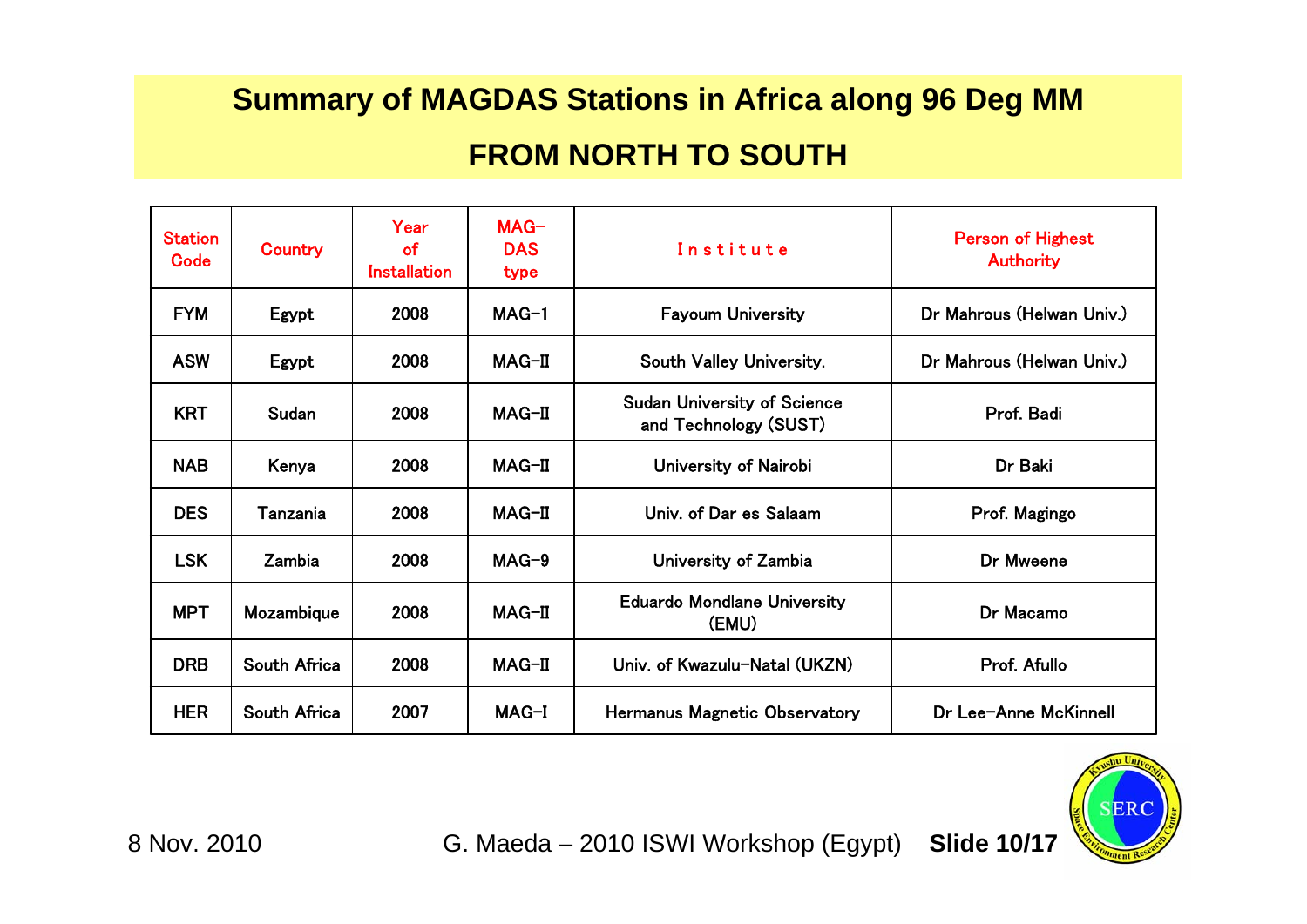## **Local Ambient Noise**

## **Very roughly, these are the Best Six Stations in terms of noise:**

- 1.ABJ (Abidjan, the best performer)
- 2.ILR (Ilorin, Nigeria)
- 3.LSK (Lusaka, Zambia)
- 4.MPT (Maputo, Mozambique)
- 5.NAB (Nairobi, Kenya)
- 6.DES (Dar es Salaam, Tanzania)

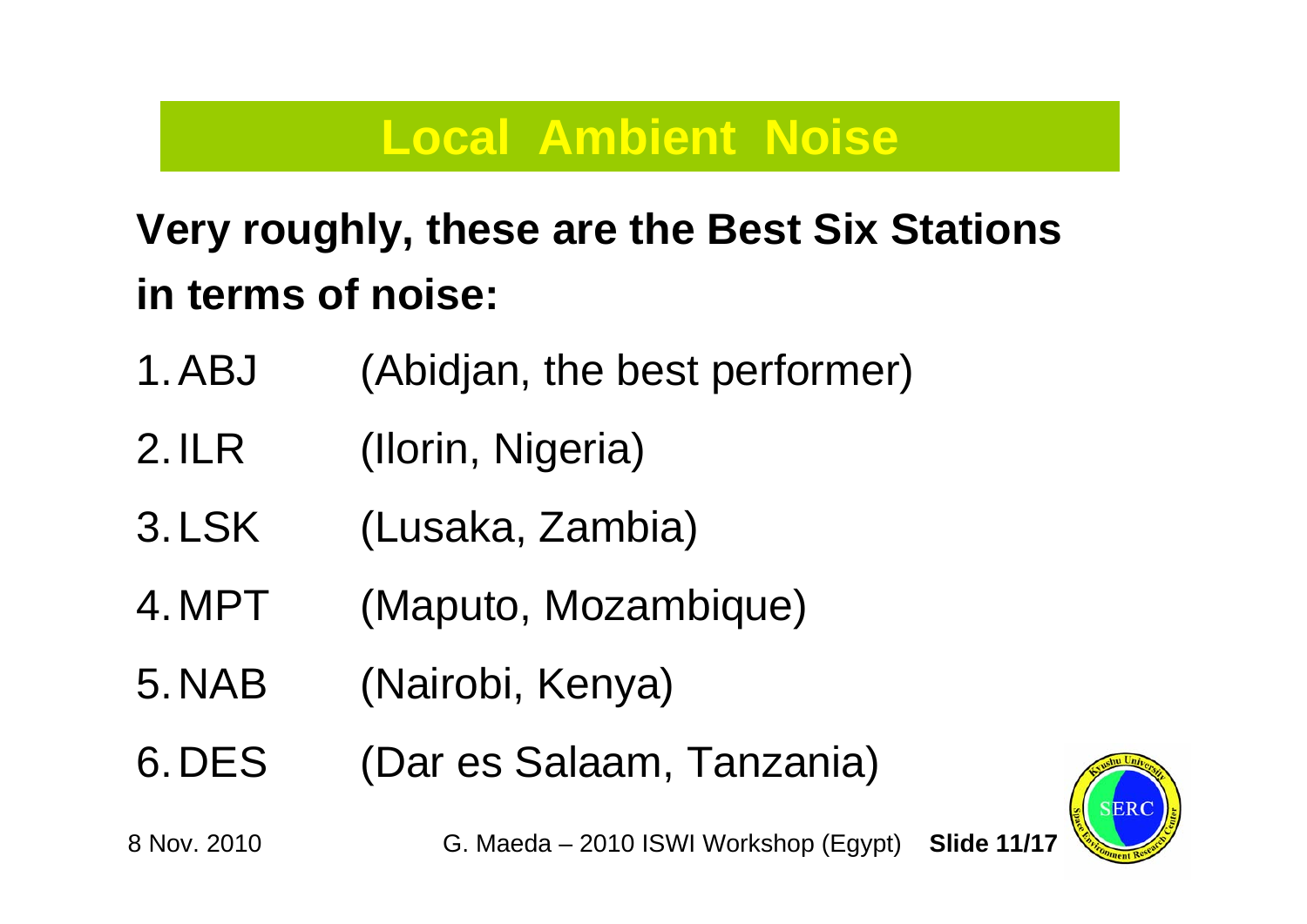## Data Transmission Performance

- **ABJ Usually OK, but no data transmission when no one is at the site.**
- **LAG Usually OK, starting this summer.**
- **ILR Usually OK, since this spring.**
- **ABU Usually OK – installed this summer.**
- **AAB Excellent.**
- **FYM Problems with the DSL connection; not a good situation here**
- **ASW Break in the local LAN cable --- not sending data.**
- **KRT Usually OK, starting this summer.**
- **NAB Usually OK, starting this summer.**
- **DES Usually OK, starting this summer.**
- **LSK Usually OK, starting this summer.**
- **MPT Usually OK, starting this summer.**
- **DRB Usually OK, starting this summer.**
- **HER Usually OK, starting this summer.**

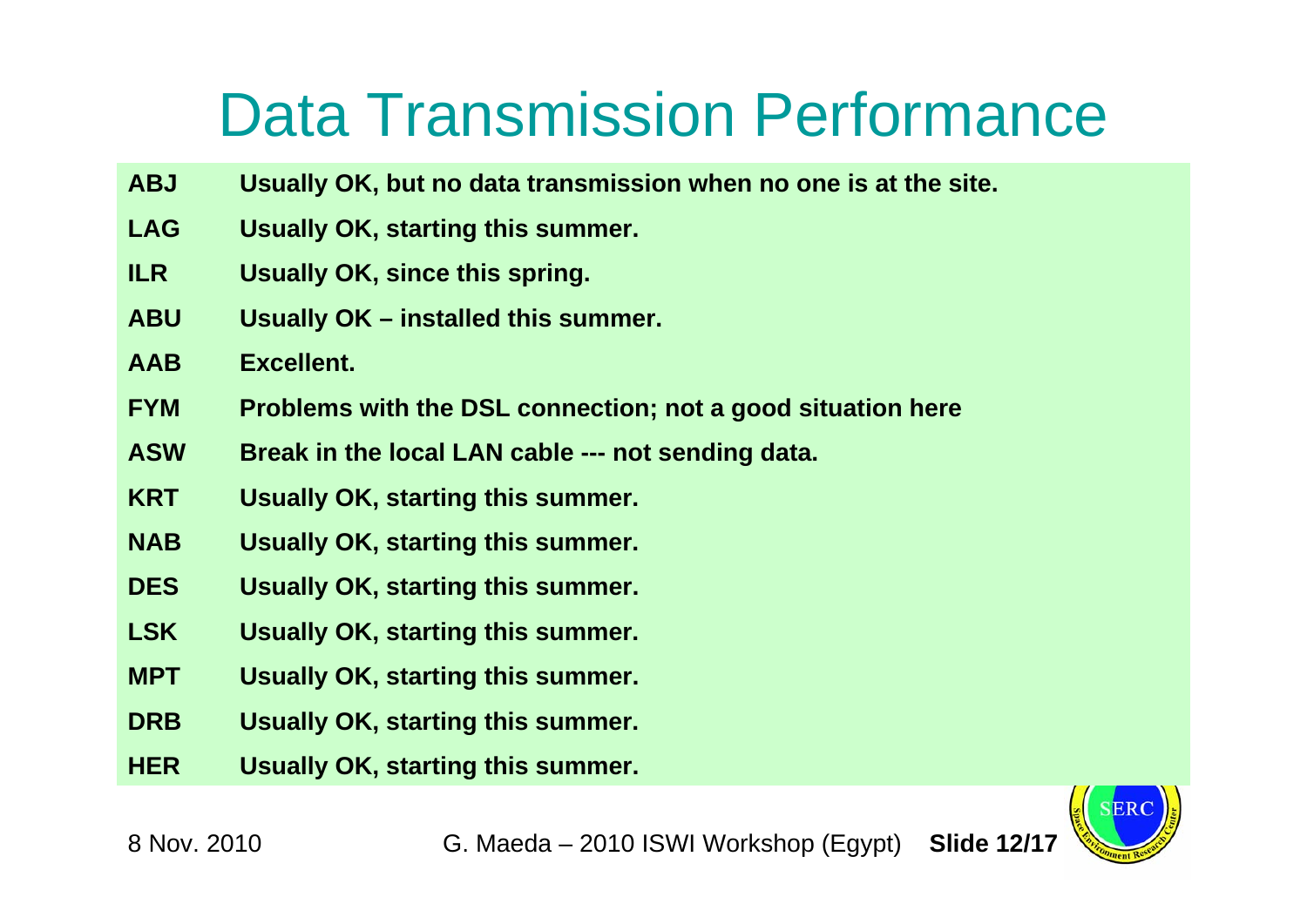# **Local IP Management**

Please stay informed of local IP-setting changes.

If your university makes some IP-setting changes, then usually your MAGDAS will also have to be adjusted for those changes.

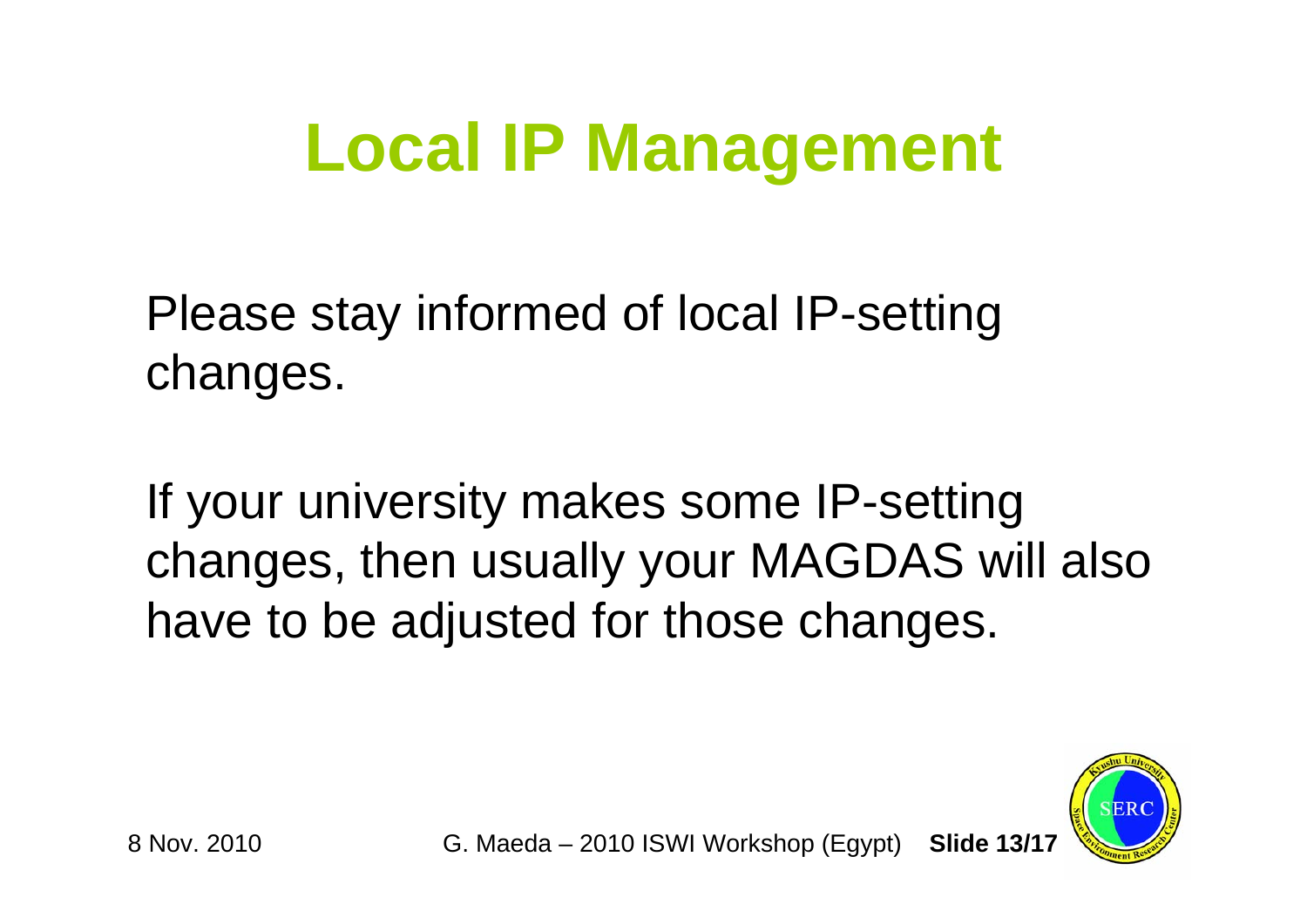## **Global Internet Connectivity Density**





8 Nov. 2010 G. Maeda – 2010 ISWI Workshop (Egypt) **Slide 14/17**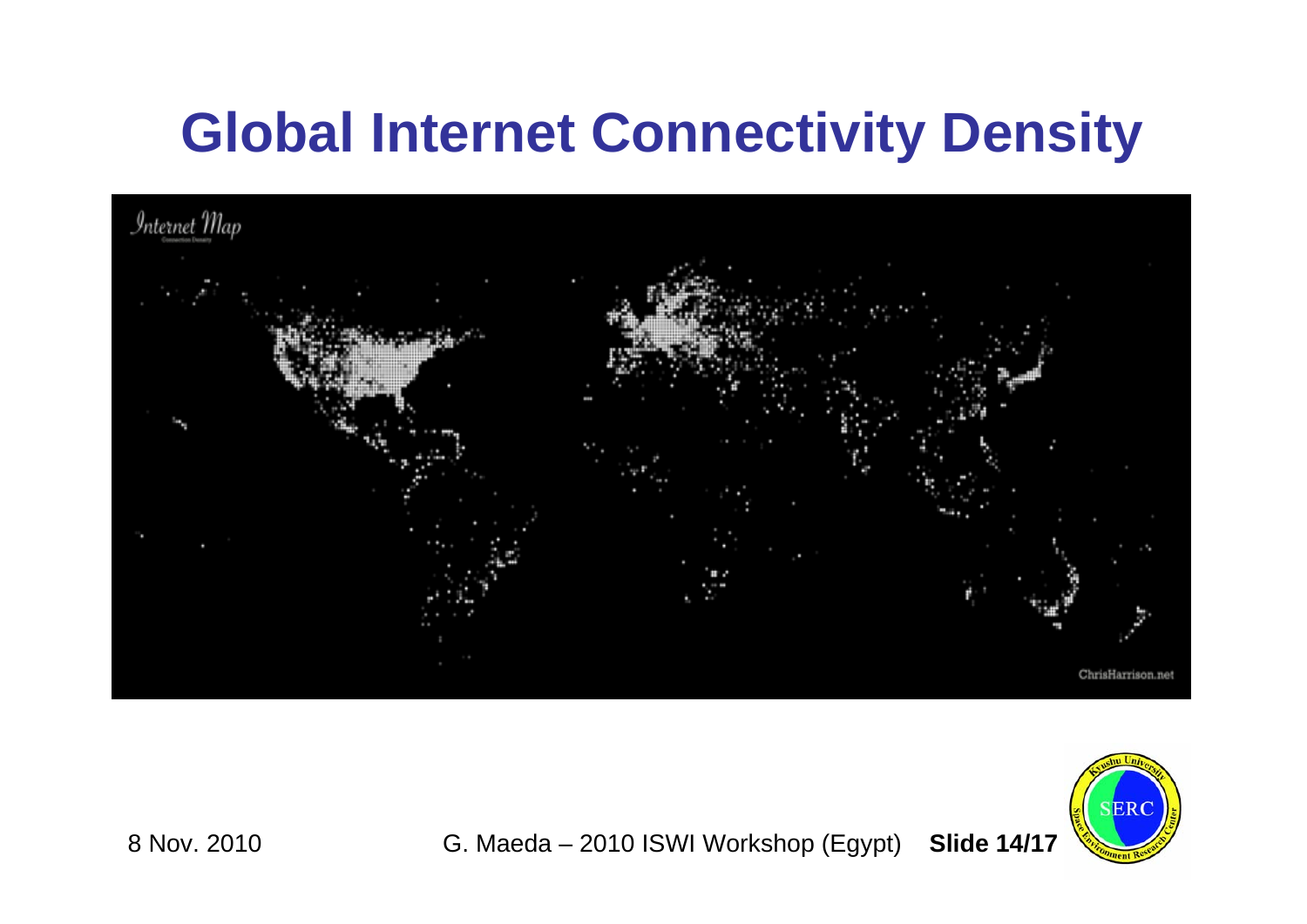**If possible, please check the real time data of your station every day by going to this website:**

**http://magdas2.serc.kyushu-u.ac.jp/realtime/index.html**

**This was the plot for Addis Ababa on 01 Nov 2010 (from this website).**



This data plot is a sample of what you can see at the SERC website on a nearly real time basis. You can see if your data is arriving at SERC and you can check the quality of your data.



8 Nov. 2010 G. Maeda – 2010 ISWI Workshop (Egypt) **Slide 15/17**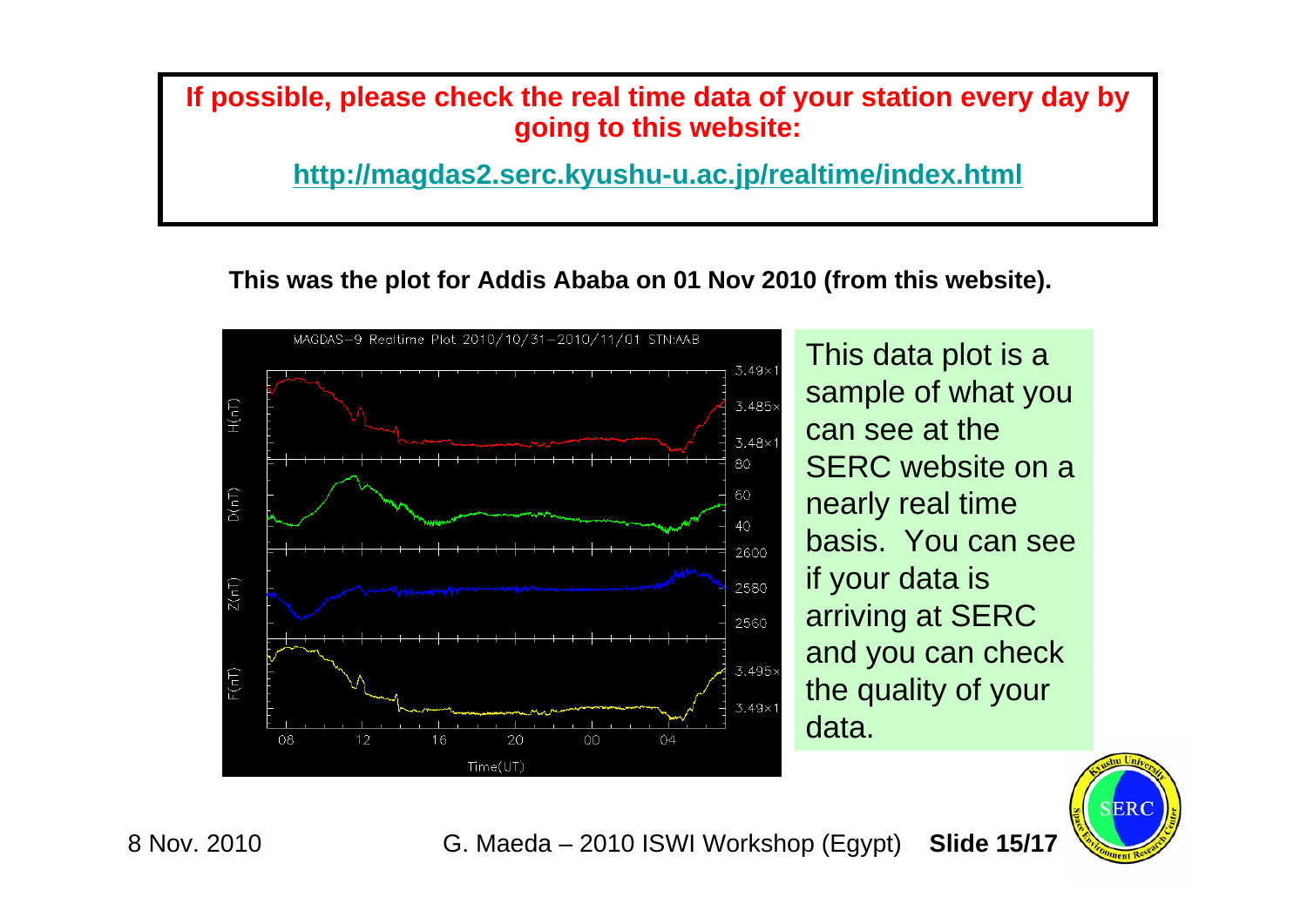# **Lightning Damage Control**

● Lightning damage occurs often at stations near the equator due to increased thunderstorm activity.

One countermeasure is to shutdown equipment during lightning storms.